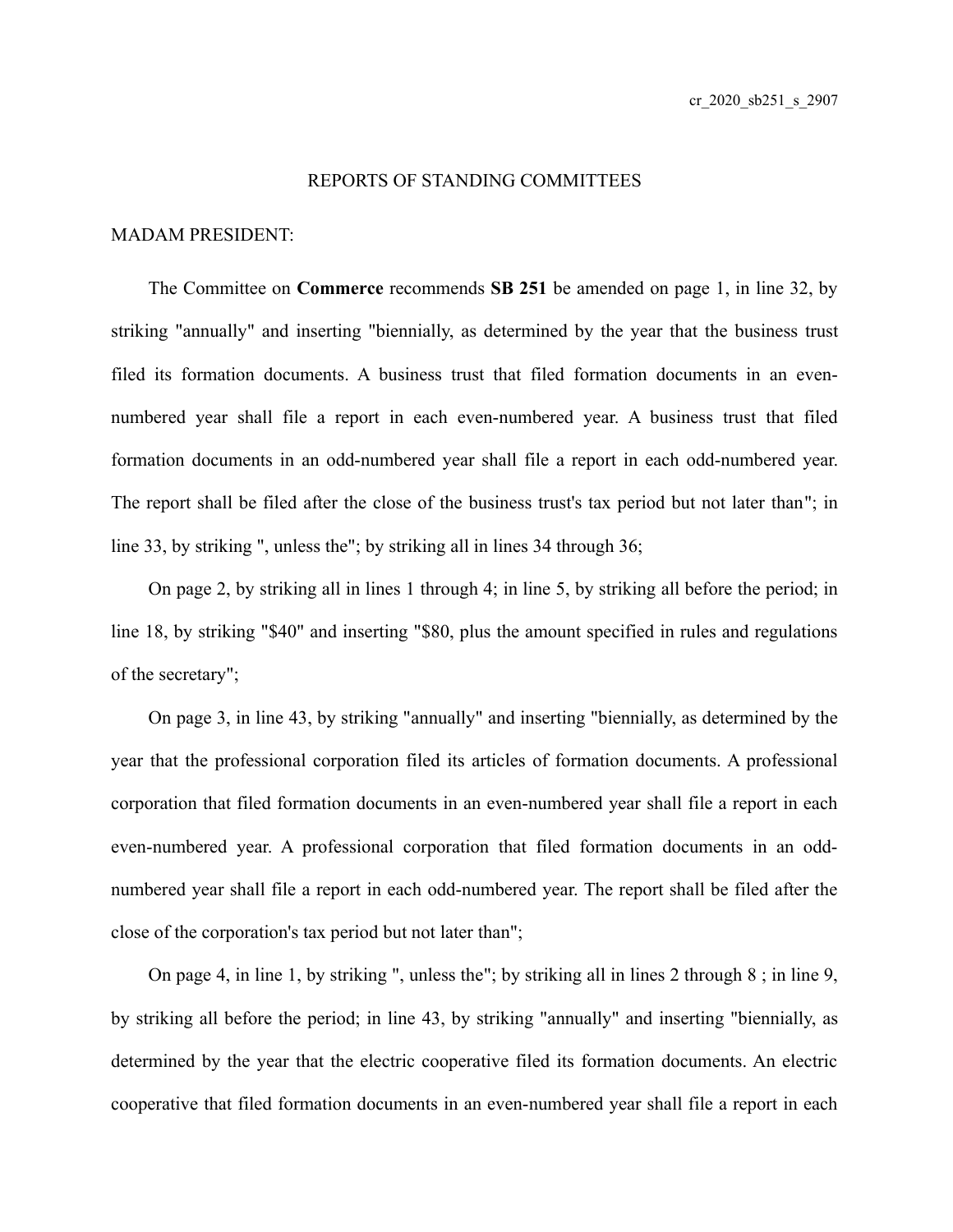even-numbered year. An electric cooperative that filed formation documents in an odd-numbered year shall file a report in each odd-numbered year. The report shall be filed after the close of the electric cooperative's tax period but not later than";

On page 5, in line 2, by striking all after "cooperative"; by striking all in lines 3 through 8; in line 9, by striking all before the period; in line 24, by striking "\$40" and inserting "\$80, plus the amount specified in rules and regulations of the secretary"; in line 35, by striking "annually" and inserting "biennially, as determined by the year that the renewable energy electric generation cooperative filed its articles of formation documents. A renewable energy electric generation cooperative that filed formation documents in an even-numbered year shall file a report in each even-numbered year. A renewable energy electric generation cooperative that filed formation documents in an odd-numbered year shall file a report in each odd-numbered year. The report shall be filed after the close of the electric cooperative's tax period but not later than"; in line 36, by striking the comma; by striking all in lines 37 through 43;

On page 6, in line 1, by striking all before the period; in line 16, by striking "\$40" and inserting "\$80, plus the amount specified in rules and regulations of the secretary";

On page 10, in line 25, after "reports" by inserting "for up to the five most recent reporting periods"; in line 28, by striking ", but shall" and inserting "and"; also in line 28, after "pay" by inserting "to the secretary of state an amount equal to";

On page 11, in line 37, by striking "annually" and inserting "biennially, as determined by the year that the domestic corporation filed its formation documents. A domestic corporation that filed formation documents in an even-numbered year shall file a report in each even-numbered year. A domestic corporation that filed formation documents in an odd-numbered year shall file a report in each odd-numbered year. The report shall be filed after the close of the corporation's tax period but not later than"; in line 39, by striking all after "return"; by striking all in lines 40 through 43;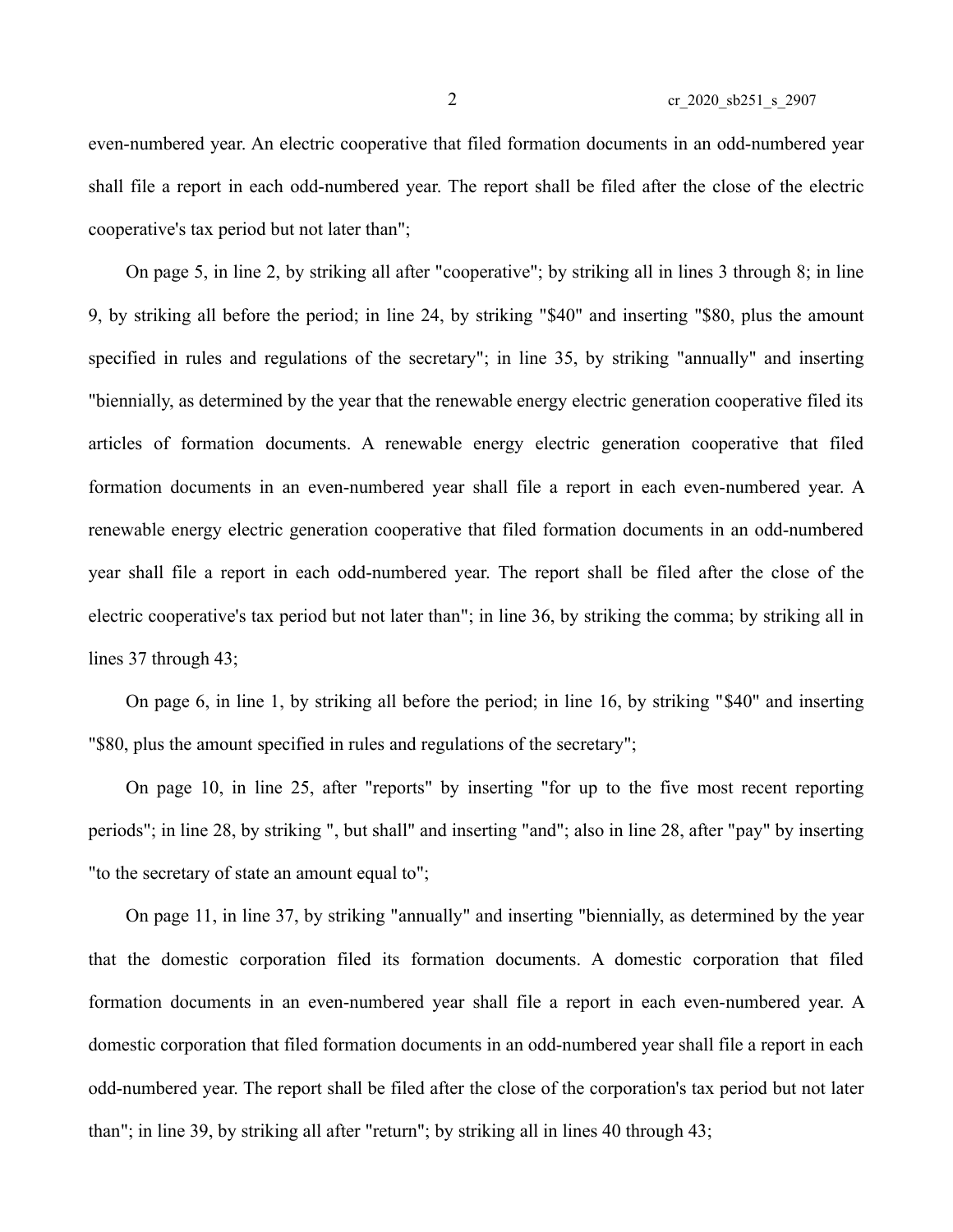On page 12, by striking all in lines 1 and 2; in line 3, by striking all before the period;

On page 13, in line 4, by striking "\$40" and inserting "\$80, plus the amount specified in rules and regulations of the secretary"; in line 14, by striking "annually" and inserting "biennially, as determined by the year that the corporation organized not for profit filed its formation documents. A corporation organized not for profit that filed formation documents in an even-numbered year shall file a report in each even-numbered year. A corporation organized not for profit that filed formation documents in an odd-numbered year shall file a report in each odd-numbered year. The report shall be filed after the close of the corporation's tax period but not later than"; in line 15, by striking all after "year"; by striking all in lines 16 through 21; in line 22, by striking all before the period;

On page 14, in line 21, by striking "\$40" and inserting "\$80, plus the amount specified in rules and regulations of the secretary"; in line 37, by striking "annually" and inserting "biennially, as determined by the year that the foreign corporation filed its foreign corporation application in Kansas. A foreign corporation that filed an application in an even-numbered year shall file a report in each evennumbered year. A foreign corporation that filed an application in an odd-numbered year shall file a report in each odd-numbered year. The report shall be filed after the close of the corporation's tax period but not later than"; in line 38, by striking ", unless the"; by striking all in lines 39 through 43;

On page 15, by striking all in lines 1 and 2; in line 3, by striking all before the period;

On page 16, in line 4, by striking "\$40" and inserting "\$80, plus the amount specified in rules and regulations of the secretary";

On page 17, by striking all in lines 12 through 17;

On page 19, in line 16, after "cancellation" by inserting ", and the fee shall be multiplied by the number of series of the limited liability company named in the certificate of cancellation"; in line 28, after "standing" by inserting ", including a certificate of good standing for a series of a limited liability company,";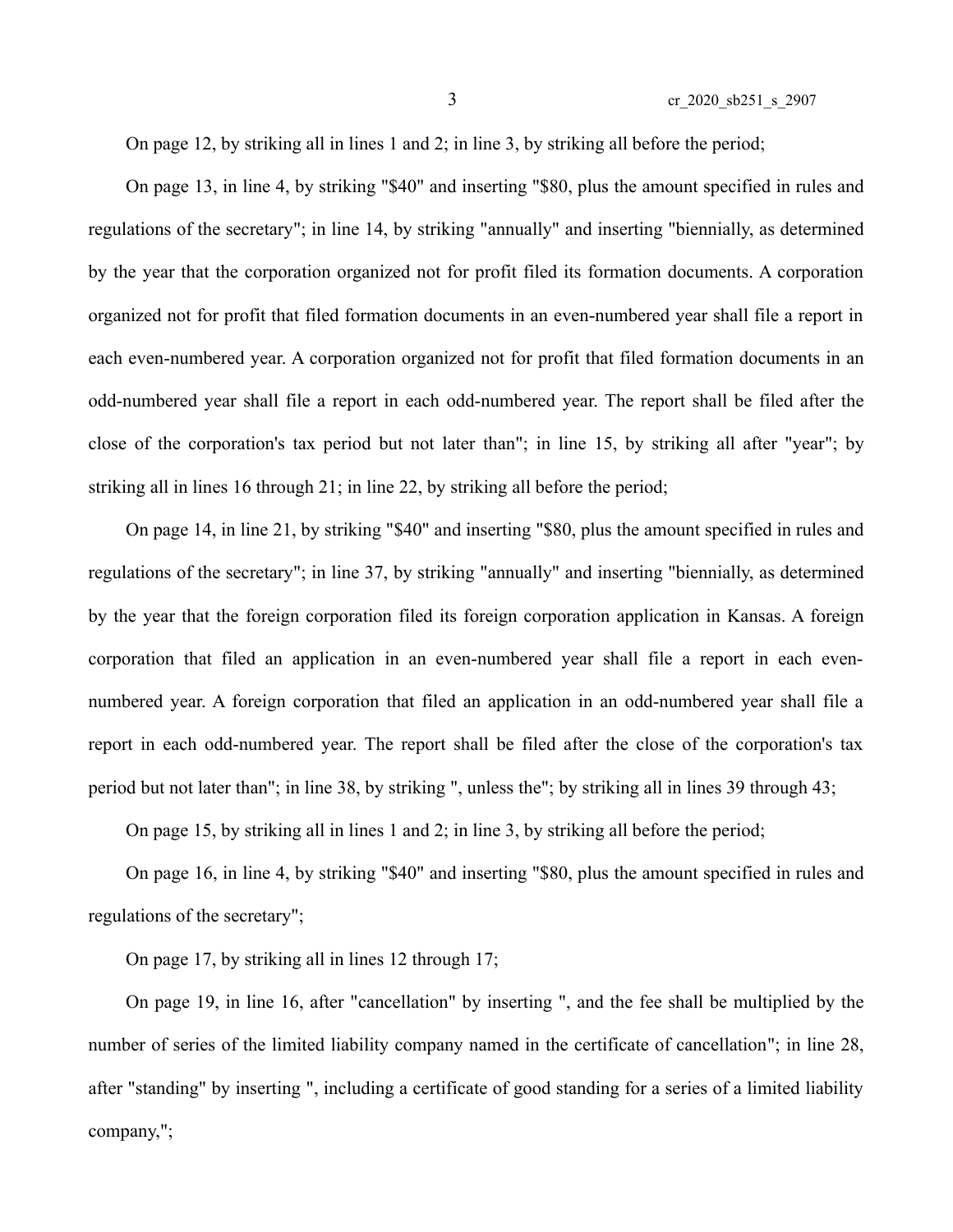On page 20, in line 9, after "organized" by inserting ", and on and after July 1, 2022, each series thereof formed or in existence,"; in line 12, after "company" by inserting "or series, as applicable,"; in line 14, after "company's" by inserting "or series'"; in line 18, by striking "annually" and inserting "biennially, as determined by the year that the limited liability company filed its formation documents. A limited liability company that filed formation documents in an even-numbered year shall file a report in each even-numbered year. A limited liability company that filed formation documents in an oddnumbered year shall file a report in each odd-numbered year. The report shall be filed after the close of the limited liability company's tax period but not later than"; in line 19, after "company's" by inserting "or series'"; in line 20, by striking all after "return"; by striking all in lines 21 through 27; in line 28, by striking all before the period and inserting ", or if applicable law does not prescribe a time for filing an annual Kansas income tax return for a series, the report for the series shall be filed at, and for purposes of this section its tax period shall be deemed to be, the time prescribed by law for filing the annual Kansas income tax return for the limited liability company to which the series is associated"; in line 31, after "company" by inserting "or series, as applicable"; in line 33, after "company" by inserting "or series, as applicable"; in line 42, by striking "annually" and inserting "biennially, as determined by the year that the foreign limited liability company filed its foreign limited liability company application. A foreign limited liability company that filed its application in an even-numbered year shall file a report in each even-numbered year. A foreign limited liability company that filed its application in an oddnumbered year shall file a report in each odd-numbered year. The report shall be filed after the close of the foreign limited liability company's tax period but not later than";

On page 21, in line 1, by striking all after "return"; by striking all in lines 2 through 8; in line 9, by striking all before the period; in line 16, by striking "this" and inserting "the Kansas revised limited liability company"; in line 21, after "company" by inserting "or series"; in line 22, by striking "\$40" and inserting "\$80, plus the amount specified in rules and regulations of the secretary"; in line 31, after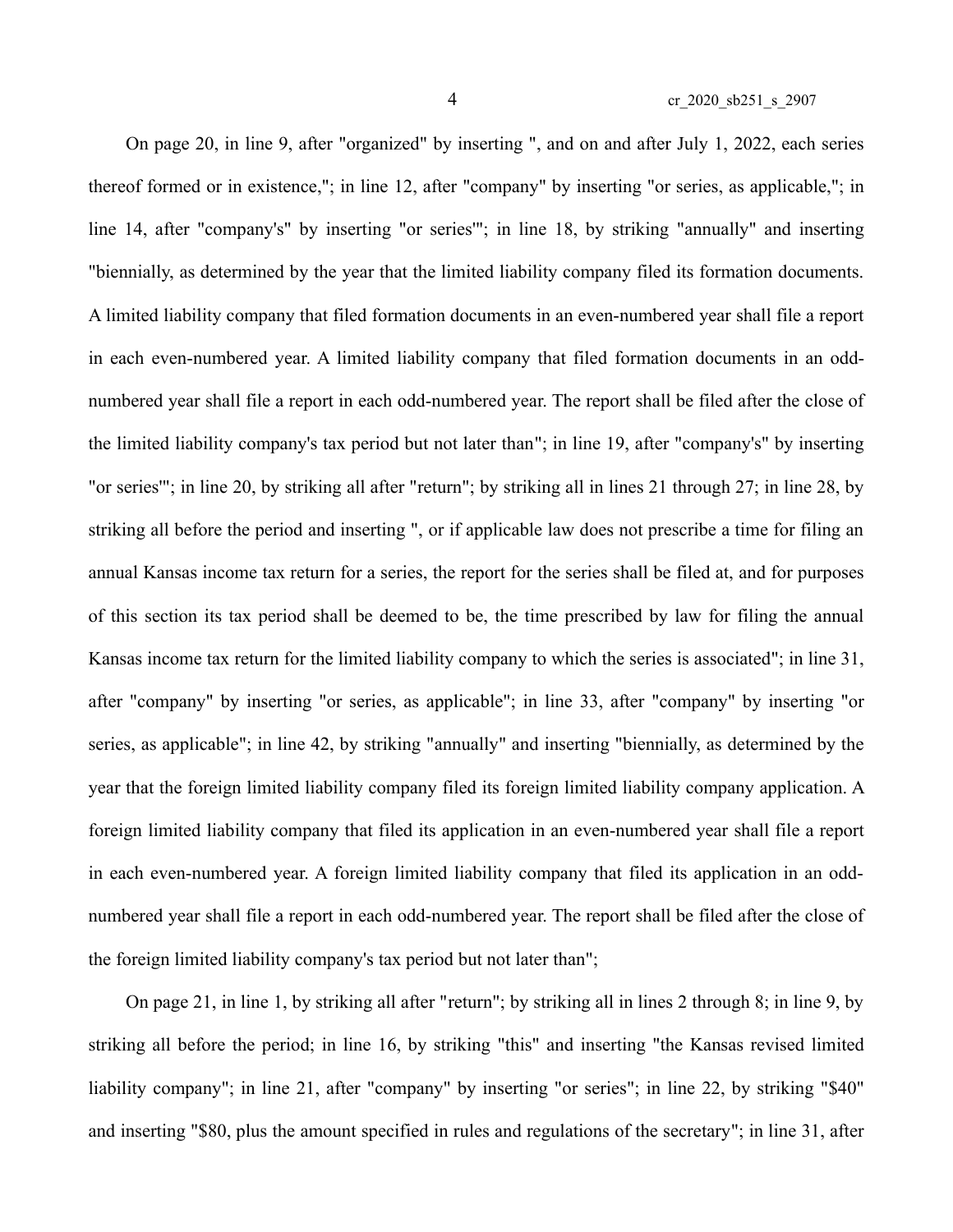the first "company" by inserting ", or the certificate of designation of any series thereof,"; in line 37, after "company" by inserting ", or the certificate of designation of a series thereof,"; in line 38, after "forfeited" by inserting "or canceled"; in line 42, after the second "and" by inserting "the certificate of designation may be reinstated by filing a certificate of reinstatement, pursuant to K.S.A. 2019 Supp. 17-76,147, and amendments thereto, and in each case";

On page 22, in line 2, after "company" by inserting "or series"; in line 3, by striking "this" and inserting "the Kansas revised limited liability"; in line 5, after "authority" by inserting "or the certificate of designation of such series has been filed";

On page 23, in line 9, after "company" by inserting ", and all series thereof that have been formed and whose certificate of designation has not been canceled prior to the cancellation of the articles of organization,";

On page 27, in line 7, after "17-7674a" by inserting "and 17-76,143"; in line 13, after "thereto" by inserting ", or K.S.A. 2019 Supp. 17-76,143a, and amendments thereto"; in line 21, after "mergers" by inserting "or consolidations"; also in line 21, after "thereto" by inserting ", or K.S.A. 2019 Supp. 17- 76,143a, and amendments thereto"; in line 23, after "thereto" by inserting ", or K.S.A. 2019 Supp. 17- 76,147, and amendments thereto"; in line 25, after "thereto" by inserting ", or K.S.A. 2019 Supp. 17- 76,143, and amendments thereto";

On page 32, in line 9, by striking "annually" and inserting "biennially, as determined by the year that the limited partnership filed its formation documents. A limited partnership that filed formation documents in an even-numbered year shall file a report in each even-numbered year. A limited partnership that filed formation documents in an odd-numbered year shall file a report in each oddnumbered year. The report shall be filed after the close of the limited partnership's tax period but not later than"; in line 10, by striking the comma; by striking all in lines 11 through 17; in line 18, by striking all before the period; in line 40, by striking "\$40" and inserting "\$80, plus the amount specified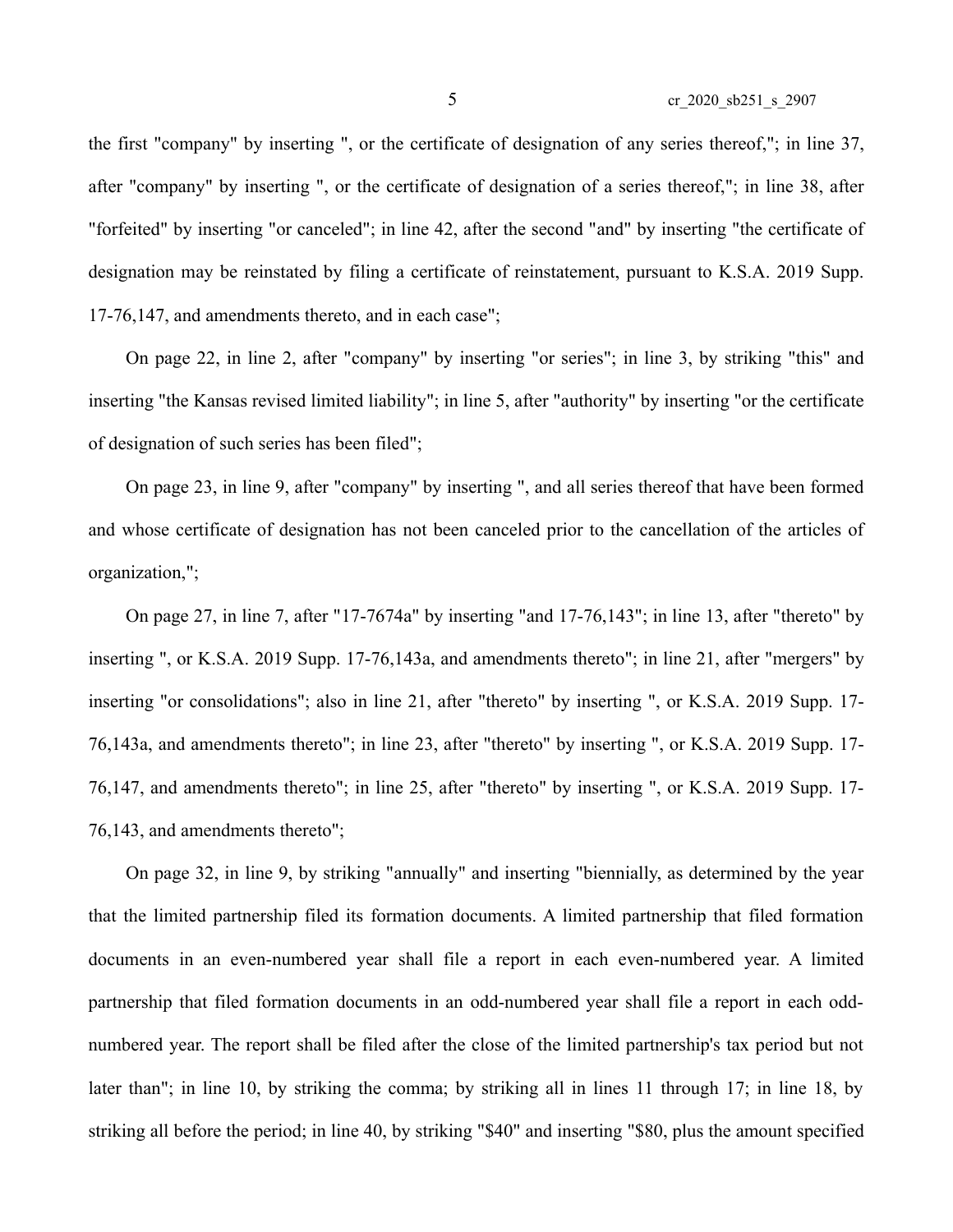in rules and regulations of the secretary";

On page 33, in line 29, by striking "annually" and inserting "biennially, as determined by the year that the foreign limited partnership filed its foreign limited partnership application. A foreign limited partnership that filed its application in an even-numbered year shall file a report in each even-numbered year. A foreign limited partnership that filed its application in an odd-numbered year shall file a report in each odd-numbered year. The report shall be filed after the close of the limited partnership's tax period but not later than"; in line 30, by striking the comma; by striking all in lines 31 through 38; in line 39, by striking all before the period;

On page 34, in line 16, by striking "\$40" and inserting "\$80, plus the amount specified in rules and regulations of the secretary";

On page 35, in line 7, by striking "annually" and inserting "biennially, as determined by the year that the limited liability partnership filed its limited liability partnership formation documents. A limited liability partnership that filed formation documents in an even-numbered year shall file a report in each even-numbered year. A limited liability partnership that filed formation documents in an oddnumbered year shall file a report in each odd-numbered year. The report shall be filed after the close of the limited liability partnership's tax period but not later than"; in line 9, by striking all after "return"; by striking all in lines 10 through 16; in line 17, by striking all before the period; in line 28, by striking "\$40" and inserting "\$80, plus the amount specified in rules and regulations of the secretary";

On page 36, in line 17, by striking "annually" and inserting "biennially, as determined by the year that the foreign limited liability partnership filed its foreign limited liability partnership application. A foreign limited liability partnership that filed its application in an even-numbered year shall file a report in each even-numbered year. A foreign limited liability partnership that filed its application in an oddnumbered year shall file a report in each odd-numbered year. The report shall be filed after the close of the foreign limited liability partnership's tax period but not later than"; in line 19, by striking all after